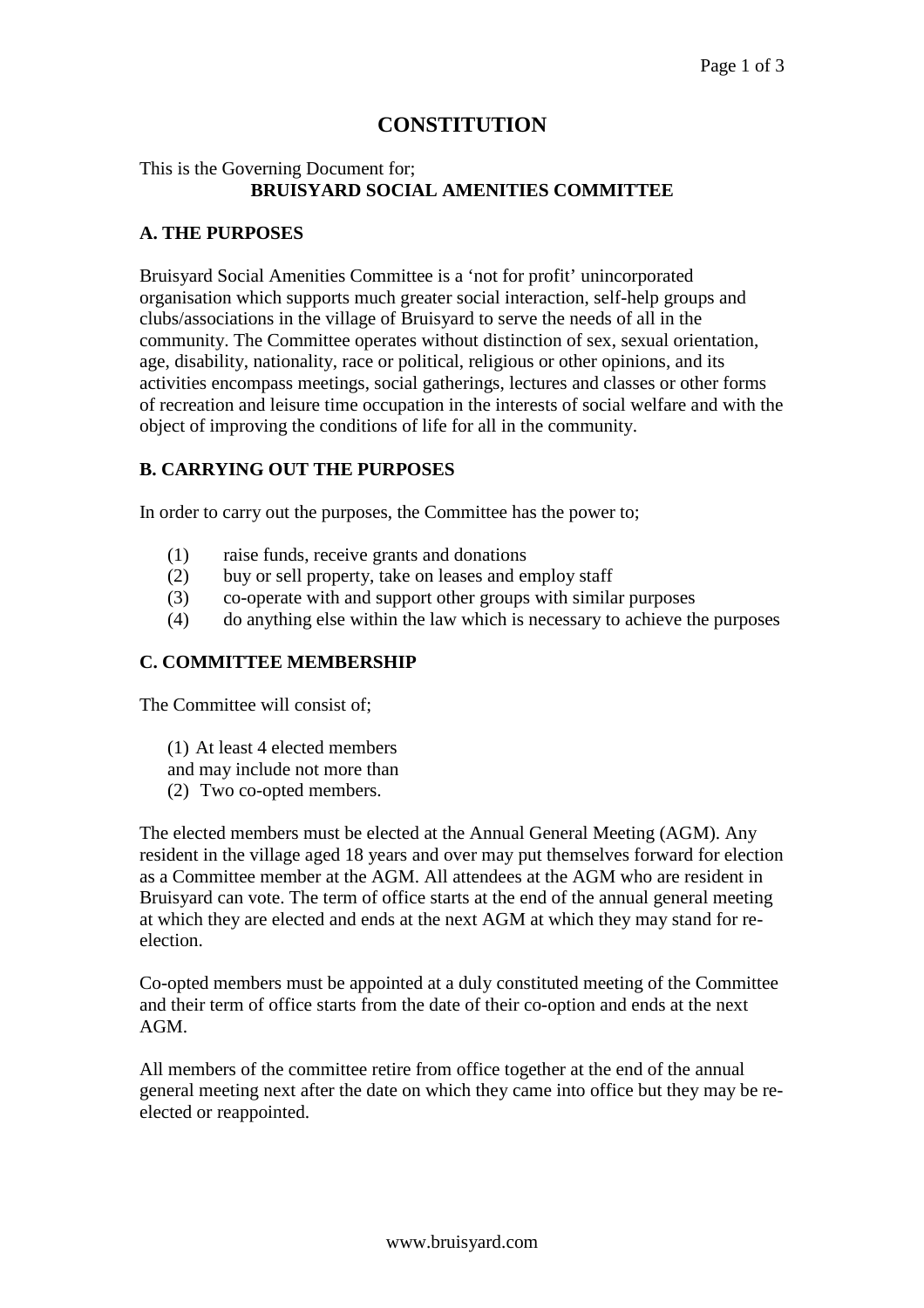# **D. ANNUAL GENERAL MEETING – AGM**

- (1) The AGM must be held every year. The agenda will be displayed on the village notice boards and village website at least 14 days before the AGM. Whenever possible, the AGM will be held immediately following the Parish Annual General Meeting.
- (2) There must be at least 3 Committee members present at the AGM.
- (3) The Committee shall present the annual report and accounts.
- (4) Any resident in Bruisyard over the age of 18 years may put themselves forward for election as a Committee member at the AGM.
- (5) At least 4 residents in the village aged 18 or over shall be elected to the Committee.

# **E. COMMITTEE**

- (1) The Committee shall hold at least 4 meetings each year. They will elect a chair, treasurer and secretary at their first meeting.
- (2) At least 3 Committee members must be at a committee meeting to be able to take decisions. Minutes shall be kept for every meeting.
- (3) The Committee must keep accounts which may be viewed by any resident in the village on request.
- (4) During the year, the Committee may appoint up to 2 co-opted members on to the Committee who will stand down at the next AGM but are eligible for reelection.
- (5) The Committee may take reasonable additional rules for the proper conduct and management of the Committee. These rules must not conflict with this constitution or the law.
- (6) The Secretary will keep a register of the name and address of committee members and the dates on which their terms of office begin and end.
- (7) All decisions made by the Committee will be agreed by a simple majority of the votes cast at the committee meeting. The chairman of the meeting may cast a second or casting vote only if there is a tied vote.

# **F. MONEY**

- (1) Funds must be held in the Bruisyard Social Amenities Committee account. All cheques must be signed by 2 Committee members.
- (2) Funds cannot be used to pay Committee members except to refund legitimate expenses.
- (3) Funds and property must only be used for the purposes given in section A above.

# **G. SPECIAL GENERAL MEETINGS**

Special General Meetings may be called by the Committee for the following reasons. Notices about the Special General Meeting must be displayed on the village notice boards and on the village website at least 14 days before the meeting and list what change is proposed.